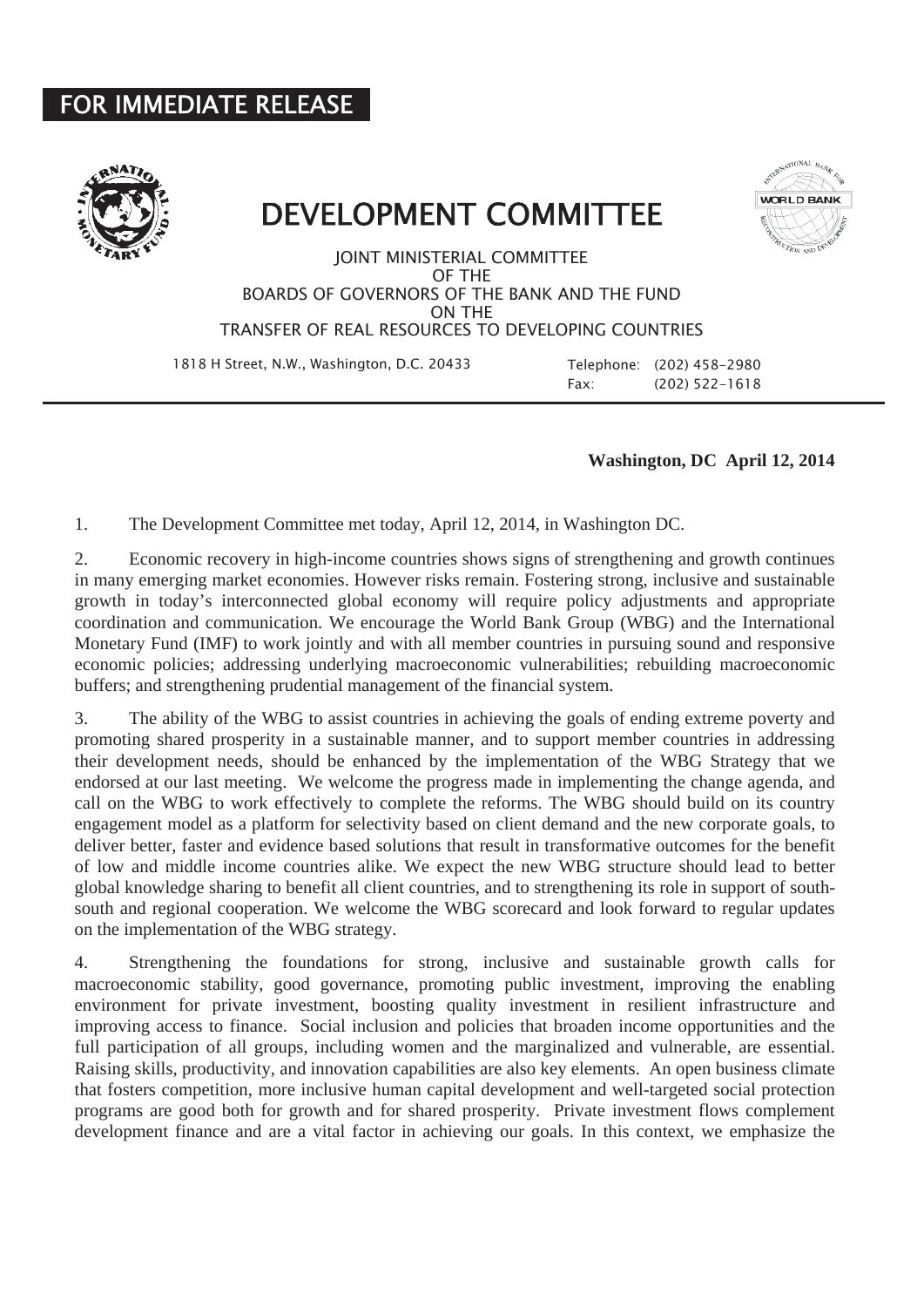importance of the roles of the International Finance Corporation and the Multilateral Investment Guarantee Agency, working as part of one WBG, in catalyzing private financial flows and promoting the development of a dynamic private sector that can help support sustainable growth, shared prosperity and real opportunities for all citizens in all client countries. Environmental considerations need to be integrated into policymaking: climate-smart policies are necessary for environmental sustainability and resilience, and could also generate side benefits for growth and jobs.

5. The level of ambition of the WBG Strategy demands better utilization of existing resources as well as strengthening the WBG's financial capacity. We are encouraged by and we welcome the conclusion of a successful IDA 17 replenishment, which included strong support from traditional and new donors, and innovative financing mechanisms. The record US\$52 billion approved by shareholders puts IDA in a strong position to maximize impact in supporting our poorest and most vulnerable member countries, including many fragile and conflict-affected situations (FCS) as well as small states, which face particular development challenges. We welcome IDA 17's commitment to maximize development impact with its special focus on inclusive growth; gender equality; climate change, including disaster risk management (DRM); and FCS. We are also encouraged that the subsidy resources needed to ensure the sustainability of subsidized IMF lending to low income economies have been largely secured. We value the IMF's work on how countries can use fiscal policy to address inequality in an efficient manner.

6. The measures taken to grow revenues, reduce costs, and make more efficient use of capital within a prudent risk framework will increase the WBG's financial capacity to serve its clients, both by supporting them with their specific development objectives and by providing countercyclical support in times of crisis. We look forward to continued progress in achieving a leaner cost base via improved organizational and operational efficiencies, as well as ongoing efforts to develop innovative approaches and mechanisms to mobilize additional financing. We encourage increasing the level and quality of investment in infrastructure, which is critical for growth, job creation, prosperity and poverty reduction in countries of all income levels. We call on the WBG to remain actively engaged with middle income countries to help them address their development needs. We also encourage the WBG to explore extending IBRD loans to well performing IDA-only countries while ensuring their debt sustainability.

7. We urge the WBG and the IMF to continue to strengthen their engagement with Sub-Saharan Africa and ensure that their financial, analytical, and capacity-building support is geared toward fostering country-driven structural transformation, reducing extreme poverty, boosting job creation, and making economic growth more inclusive and resilient. We especially welcome the WBG's stepped up engagement in addressing the regional drivers of fragility and conflict, most recently through the Sahel Initiative and continued implementation of the Great Lakes Initiative. The WBG should learn from these initiatives and apply lessons to the Horn of Africa, Central Africa and the Gulf of Guinea. We also commend the role of the WBG in helping to close the infrastructure gap of Sub-Saharan Africa, by attracting new investments and financing sustainable energy supply and distribution. We call on the WBG to assist clients to further develop nutrition-sensitive agriculture production, including through support to smallholders and cooperatives, and to broaden support for sustainable agriculture. We are encouraged that the IMF has now completed its program of establishing five technical assistance centers to meet needs across the entire region. We welcome the forthcoming IMF high-level conference in Mozambique that will bring together economic policy makers from Africa and beyond to discuss some of the key challenges facing the continent. We call for enhanced focus and attention to the Middle East and North Africa region, and emphasize the importance of WBG support to Arab countries in transition.